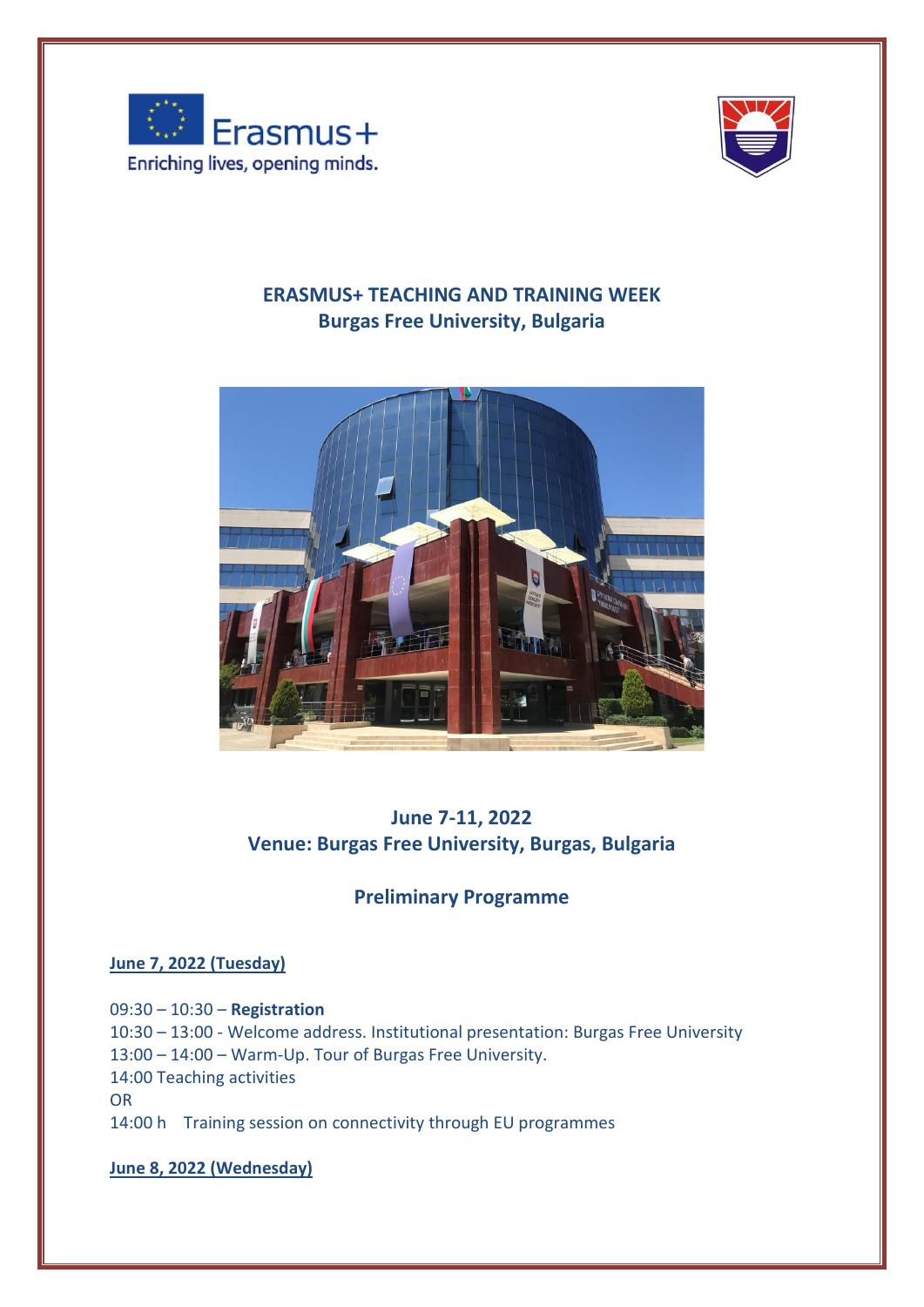



09:00 – 12:00 – International day at the Library "Our Worlds" - presentations of the participants' home institutions and countries 13:00 – 14:00 – Lunch 14:00 Teaching activities OR 14:00 – 16:30 – Erasmus+ project management – sharing good practices

### **June 9, 2022 (Thursday)**

9:00 – 12:00 – Social Event. Trip to Nessebar. 13.00 – 14:00 – Lunch 14:00 – 18:00 – Organisational matters towards innovative teaching 14:00 – 18:00 – Pre-Conference Doctoral Colloquiums OR 14:00 – 18:00 – Networking sessions on bridging the research to education with maritime prospects 18:30 – Dinner

### **June 10, 2022 (Friday)**

09:00 – 11:00 – Workshop with international lecturers 10:30 – 12:30 International Scientific Conference **"Black Sea Doors and Bridges" 12:30-13:30 – Lunch break**  14:00 – 18:30 - International Scientific Conference **"Black Sea Doors and Bridges"** 16:30 – 18:00 Erasmus+ KA2 project management – sharing good practices 19:00 – 21:30 **GALA DINNER**

#### **June 11, 2022 (Saturday)**

09:00 – 12:00 – International Scientific Conference **"Black Sea Doors and Bridges"** 12:00 – 13:30 - Lunch break 13:30 - 16:00 – Conclusions and certificates/Awarding ceremony